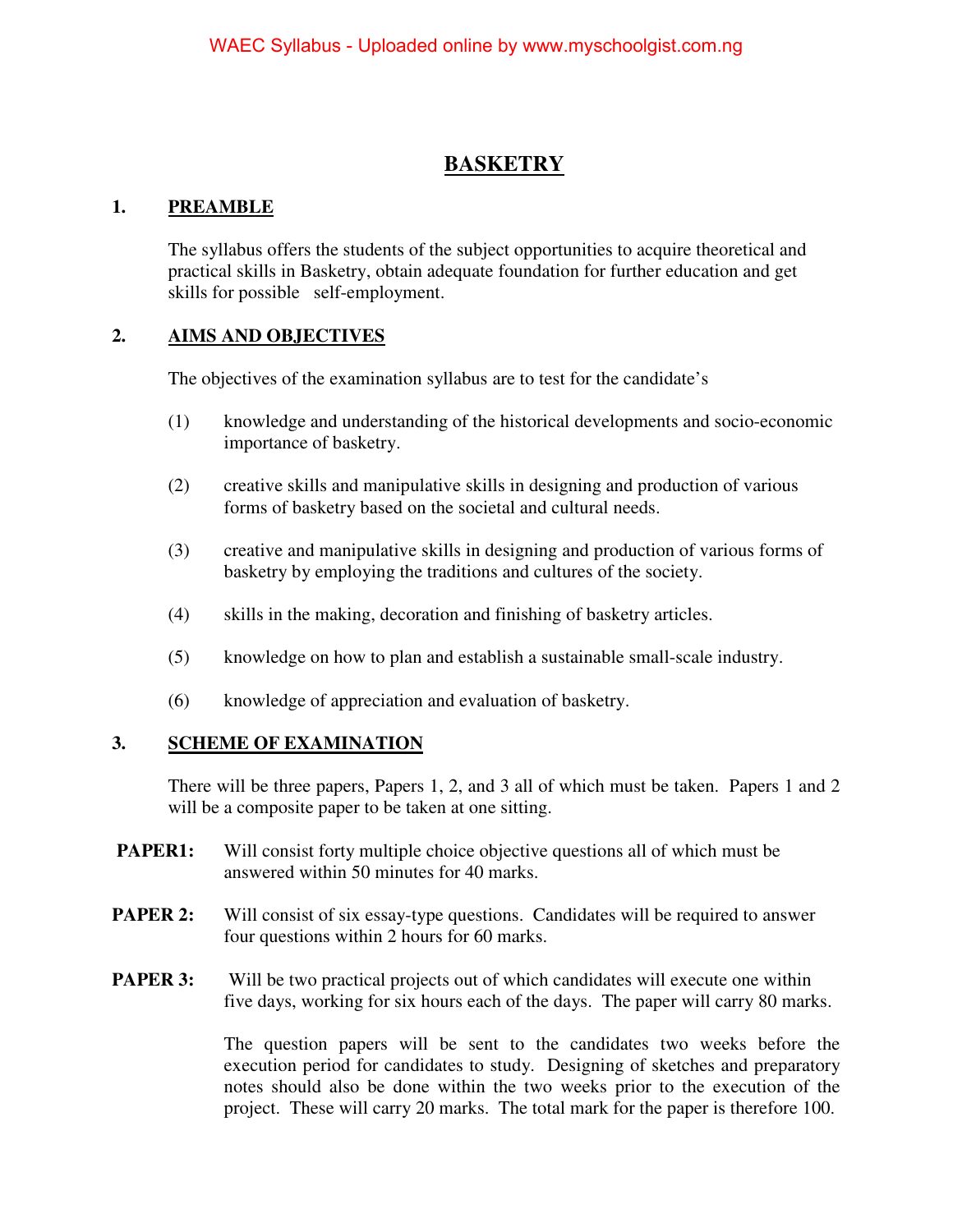## **4. DETAILED SYLLABUS**

The course in Basketry include a study of the historical development and socio-cultural and economics significance of basketry as an art and vocation. Basketry also covers the preparation, care and use of materials, various techniques for designing, making of articles of functional and aesthetic values to satisfy identified needs. Candidates also are expected to have acquired and applied knowledge and skills in entrepreneurship.

(1) Meaning And Scope Of Basketry:

Area covered in Basketry: coiled work, woven articles, frame works, macrame etc.

- Making articles such as baskets, hats, mats, nets, couch, footwear, cot etc.
- \* Characteristics of materials and tools. Designing and making of articles such as baskets, hats, mats, nets, couch, footwear, cot etc. using techniques of weaving, plaiting, coiling and stitching, knotting, construction.
- \* Combining with other materials such as cowries, gourd, beads etc. to produce rattle, macramé etc.
- (2) Rationale For Studying Basketry
	- \* Creative use of new materials for making articles of cultural, functional and aesthetic value.
	- \* Skills acquisition for employment and further studies.
	- \* Tourism promotion.
- (3) History, Social, Cultural And Economic Importance

History - Origin of basketry Social - Social use of basketry eg. Entertainment etc. Cultural - Cultural importance of basketry Economics - Economic importance of basketry in society eg. inagriculture and commerce.

(4) Places, People And Basketry

.

Contribution of people and places to basketry.

(5) Competencies And Attitudes

Knowledge, Creative thinking, skill and values for employment e.g. weaving, designing etc. Tolerance, diligence, honesty, commitment etc.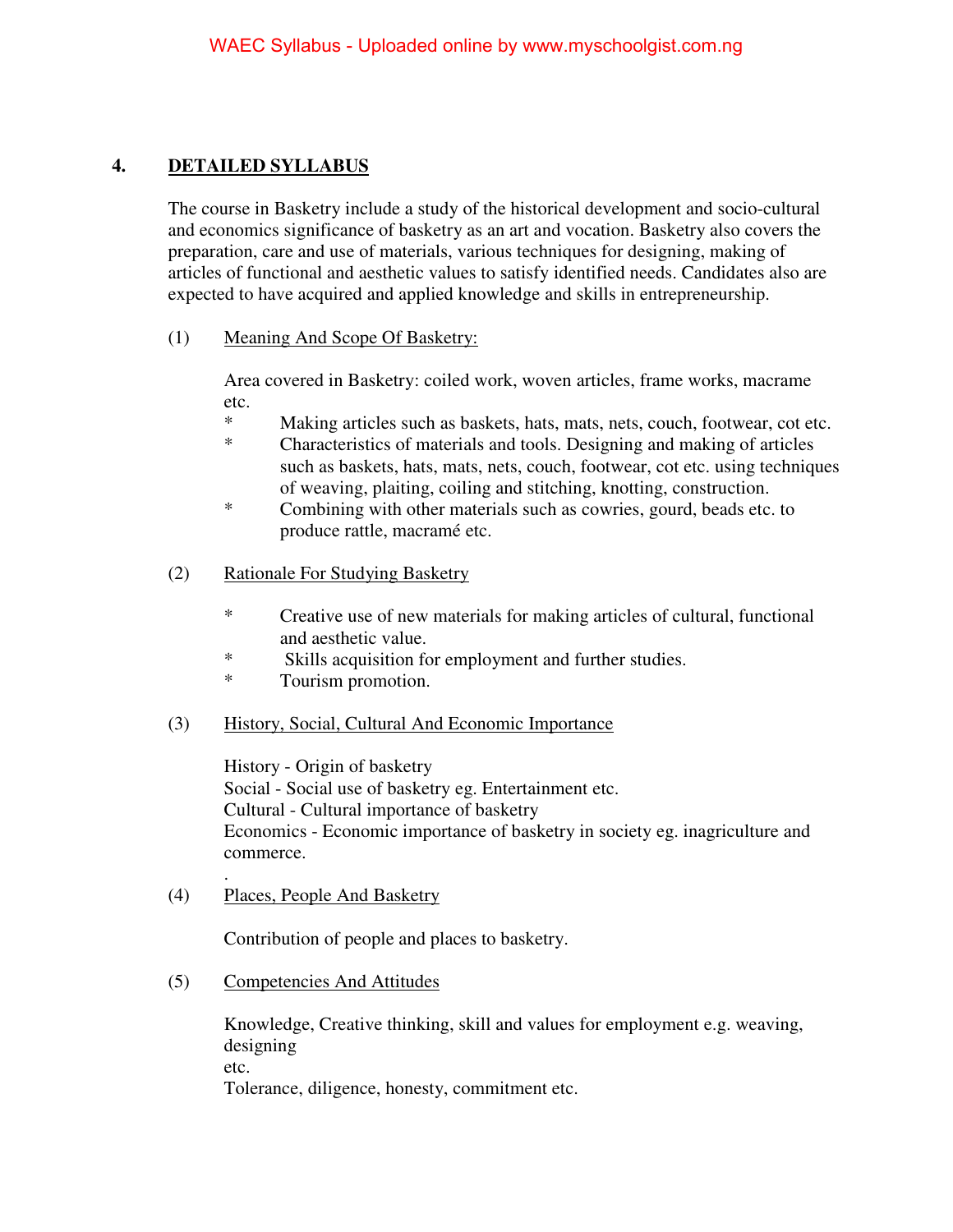Communication skills, time-management etc.

(6) Types And Characteristics Of Materials

Natural, synthetic, flexible/pliable, stiff/rigid etc.

(7) Preparation Of Materials.

Skills and techniques for preparation e.g. drying, wetting.Storage and care of materials (chemical and non-chemical methods).Preservation of sources of materials eg.ecology, bush burning etc. Discovering characteristics of materials and their uses in the making of articles.

(8) Tools and Their Uses.

Category of tools, Description and Uses. Drawing and labeling. Improvisation. Care/Maintenance and Safety precaution.

- (9) (i) Elements of Design Identifying the elements and principles of design in the environmenteg.dot, line, shape etc. Creating the elements using appropriate techniques of knotting, weaving etc. eg.bead or knot for a dot and waling for texture. 12-point colour wheel. Ghanaian colour concept and symbolism.
	- (ii) Principles Of Design Identifying the elements of design in the environment eg.unity, balance, proportion, repetition etc. Creating the Principles of design using appropriate techniques eg.spraying, scorching, weaving etc.
- (10) Basic Design and Technology

Definition of design. Idea creation and design by drawing from memory, imagination and observation. Use of appropriate techniques, tools and materials.

(11) Designing Articles To Suit Specific Needs

Designing an article by hand or computer, making articles to satisfy specific needs using techniques in weaving, knotting, plaiting, coiling and stitching, framing etc.